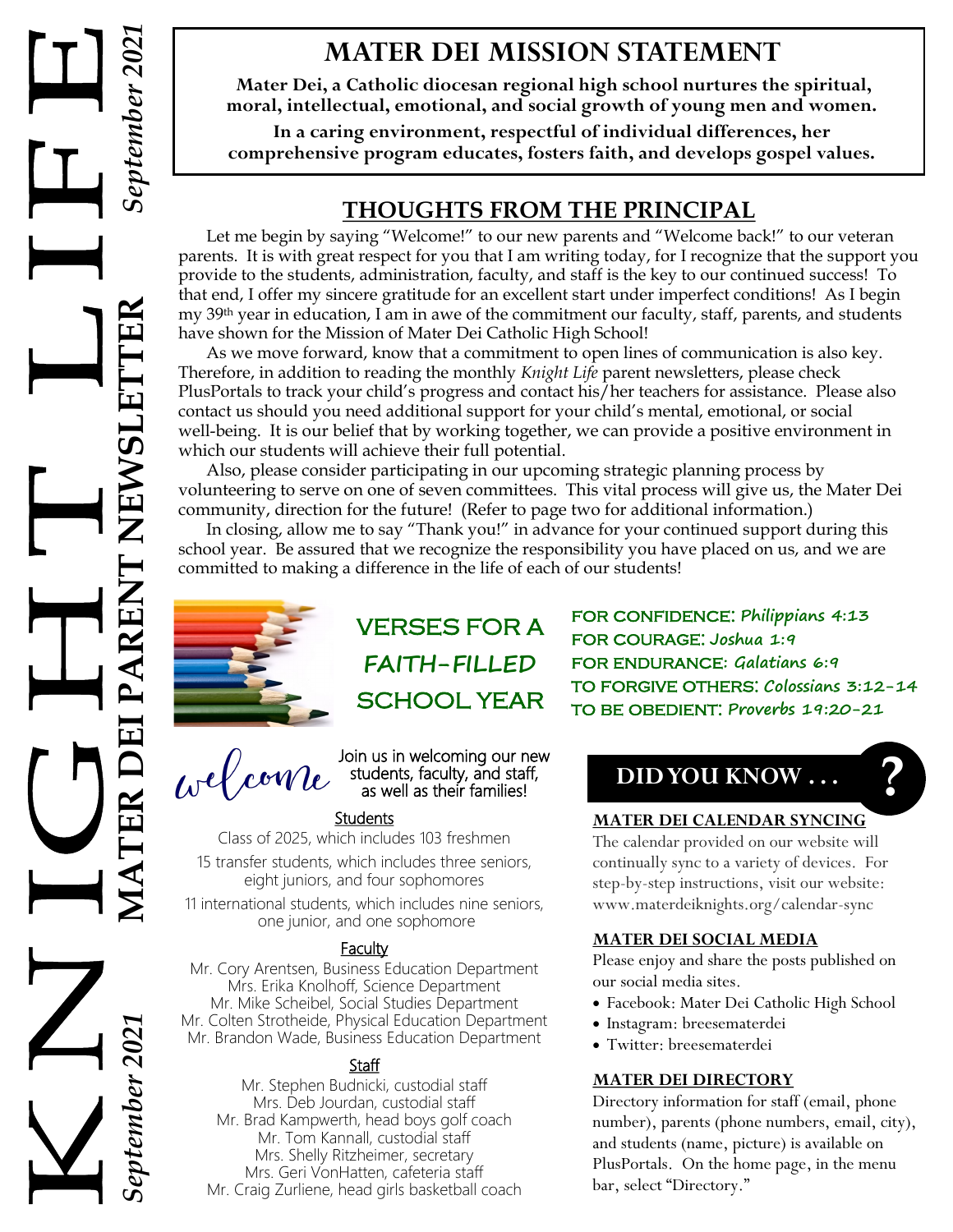# **SEPTEMBER KNIGHT LIFE**

- 3 X-Schedule (11:15 a.m. dismissal)
- 6 No School: Labor Day
- 7 School Board Meeting (7:00 p.m.)
- 8 Fall Athletic Pictures
- 10 School Picture Retakes
- 13 Mothers and Friends Meeting (7:00 p.m.)
- 20 Band Parents Meeting (7:00 p.m.) Major Gift Donors Mass (7:00 p.m.)
- 27 Fathers and Friends Meeting (7:00 p.m.)

### **Homecoming**

- 27 Tacky Tourist Day
- 28 Mass (9:40 a.m.)
- 29 Homecoming Shirt Day Parade, Coronation, and Bonfire (6:00 p.m.)
- 30 Costume Day
- 1 Spirit Day, Talent Show, and Pep Rally
- 2 Homecoming Dance (8:00 p.m. to 11:00 p.m.)

# **FOR SALE**

# **YEARBOOK \$50 — NEWSPAPER \$8**

Through September 10, students may place orders in homeroom for a 2021-2022 *Knight*, our school yearbook, and a subscription to *The Lance*, our school newspaper.

After September 10, the prices increase to \$55 for the yearbook and \$10 for the newspaper subscription.

**QUESTIONS RE: YEARBOOK:** For questions regarding the yearbook, contact Mrs. Melissa Kunkle or Mrs. Pam Zurliene.

**QUESTIONS RE: NEWSPAPER:** For questions regarding the newspaper, contact Mrs. Emily Timmermann.

**NOTE TO KNIGHT CLUB MEMBERS:** Knight Club memberships include both a yearbook and a newspaper subscription. Still, order forms must be submitted.



### **PARENT PARTICIPATION NEEDED FOR STRATEGIC PLANNING PROCESS**

 Mr. Litteken is pleased to announce that plans are underway for the development of the 2022-2026 Strategic Plan. The strategic planning process allows the Mater Dei community to evaluate, to plan for, and to commit to the various aspects of our Mission for the next five years.

 As the chairman, Mr. Litteken will guide seven committees: Advancement, Catholic Identity, Curriculum, Enrollment and Student Activities, Facilities, Finance, and Governance and Staffing. Following their initial work, the committees will then convene for the strategic planning retreat.

 **Parents are invited to serve as committee members, who gather information through surveys, research, and group discussions. Committee members will attend three to five meetings, as well as the strategic planning retreat on December 11.** Parents who are unable to serve on a committee are invited to participate by completing the surveys they may receive in the near future.

 **Please contact Mr. Litteken by September 13 to volunteer as a committee member for the strategic planning process**, which plays a vital role in the future of Mater Dei. As always, we appreciate your active involvement!

### **SAFE HOMES NETWORK FORMS DUE SEPTEMBER 15 members must re-enroll each year**

To begin the 2021-2022 Safe Homes Network, Campus Minister Ms. Colleen McDermott emailed an informational letter, which included an enrollment form, to all families.

Members of this program pledge to provide a safe home, free of alcohol and drug use, for the students in our community. Following the membership drive, a member directory will be provided to families.

For the safety of our children, we encourage you to join the Safe Homes Network and to demonstrate your commitment to preventing alcohol and drug abuse.



**TOGETHER, WE CAN MAKE A DIFFERENCE!**





Members of our Student Council are busy planning for this year's homecoming, "A Knight in Hollywood," which is currently scheduled for September 27 through October 2. We encourage all students to participate in this important week, as it builds spirit and unity within our Mater Dei family!

The celebration will begin Monday with Tacky Tourist Day. On Tuesday, as a school community, we will celebrate our Homecoming Mass (9:40 a.m.). Class pride will be evident on Wednesday, when students wear their Homecoming shirts, which vary in color by class. The festivities will continue that evening with the parade (6:00 p.m.), coronation, and bonfire. On Thursday, students will show their creative side for Costume Day. During Spirit Day on Friday, music from the popular talent show, as well as cheers from the pep rally, will fill the gym. Homecoming week will then culminate Saturday with the dance from 8:00 p.m. to 11:00 p.m.

Please join us in thanking our Student Council members, as well as moderators Mrs. Christine Gramann and Mrs. Pam Zurliene, for their dedication to this spirit-filled week!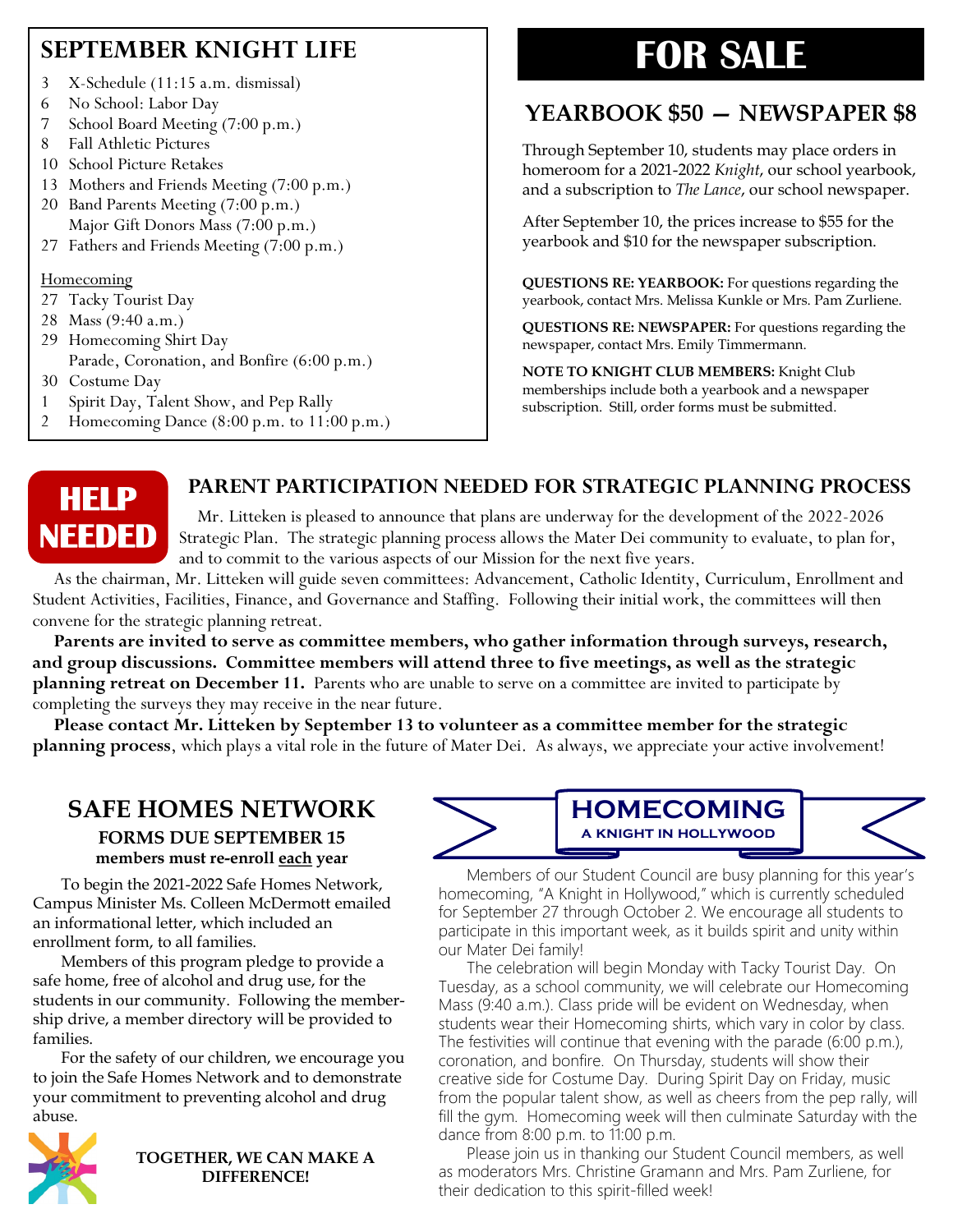## **2021-2022 CLASS ADVISORS**

Freshmen: Ms. Colleen McDermott Sophomores: Mrs. Emily Timmermann Juniors: Mrs. Donna Goetz Seniors: Mrs. Deb Foote

Please feel free to contact your child's advisor for assistance.

# **DID YOU FORGET?**

If you have not yet returned the following forms, please do so as soon as possible:

- "Phone Information" form
- "School Insurance Exemption" form
- "Student Handbook Acknowledgement and Agreement 2021-2022" form
- "Parental Certification of Student Wellness" form
- "Data Collection" form (freshmen)

Should you need new forms, please contact the office.

# **WHERE TO FIND INFO**

- The events calendar is available on the PlusPortals home page in the "School Links and Files" window (select "School Folder" in the drop-down menu) and on our website in the "Parents" menu.
- The lunch menu and daily announcements are available on the PlusPortals home page in the "School Announcements" window.
- School news is posted on our website and on our Facebook page (Mater Dei Catholic High School) and our Instagram page (breesematerdei).
- Athletic schedules are available on our website in the "Athletics" menu and on our 8to18 page (www.il.8to18.com/ materdei).

NOTE: For all school events, view the "Upcoming Events" section on our website.

### **REDUCE** REUSE **RECYCLE**

# *KNIGHT LIFE* **GOES GREEN**

In October, we will return to paperless *Knight Life* parent newsletters. Since January 2008, this use of technology has benefited our parents, our school, and our environment!

Specifically, the *Knight Life* will be emailed and posted on PlusPortals and our website, but not mailed home, unless requested.

NOTE: To request receipt of the newsletters by mail, please contact the office.

PLUSPORTALS: In the "School Links and Files" window, select the "Knight Life Parent Newsletters" folder in the drop-down menu.

WEBSITE: In the "Parents" menu, select "Knight Life Parent Newsletters."

# together everyone

achieves more

For the benefit of our students, join our active parent organizations and share your time and talents.

Schedule of Monthly Meetings

Mothers & Friends second Monday, 7:00 p.m., Lampe Commons Band Parents third Monday, 7:00 p.m., band room Fathers and Friends last Monday, 7:00 p.m., Lampe Commons

# **PlusPortals**

### **www.plusportals.com/materdeihs**

We are pleased to provide our students and parents with PlusPortals, an online link between school and home! Specifically, PlusPortals provides families with academic, attendance, and discipline information; general school information; and directories for staff, parents, and students. Should you need assistance utilizing PlusPortals, contact Mr. Dennis Litteken.

### **ACTIVATION (new accounts only)**

For all new accounts, activation information was emailed. If you did not receive this email, please contact Mr. Dennis Litteken. (Please note that for individual accounts, different email addresses are required.)

### **VIEWING GRADES**

current quarter grades listed in the "Progress" window on the home page

individual grades in the "Progress" window on the home page, select the applicable class; on the class page, select "Performance" from the menu bar. (Additional courses may be selected from the "Class" drop-down menu.)

### **PARENTPLUS AND STUDENTPLUS MOBILE APPS**

Free ParentPlus and StudentPlus mobile apps are available from App Store and Google Play Store.